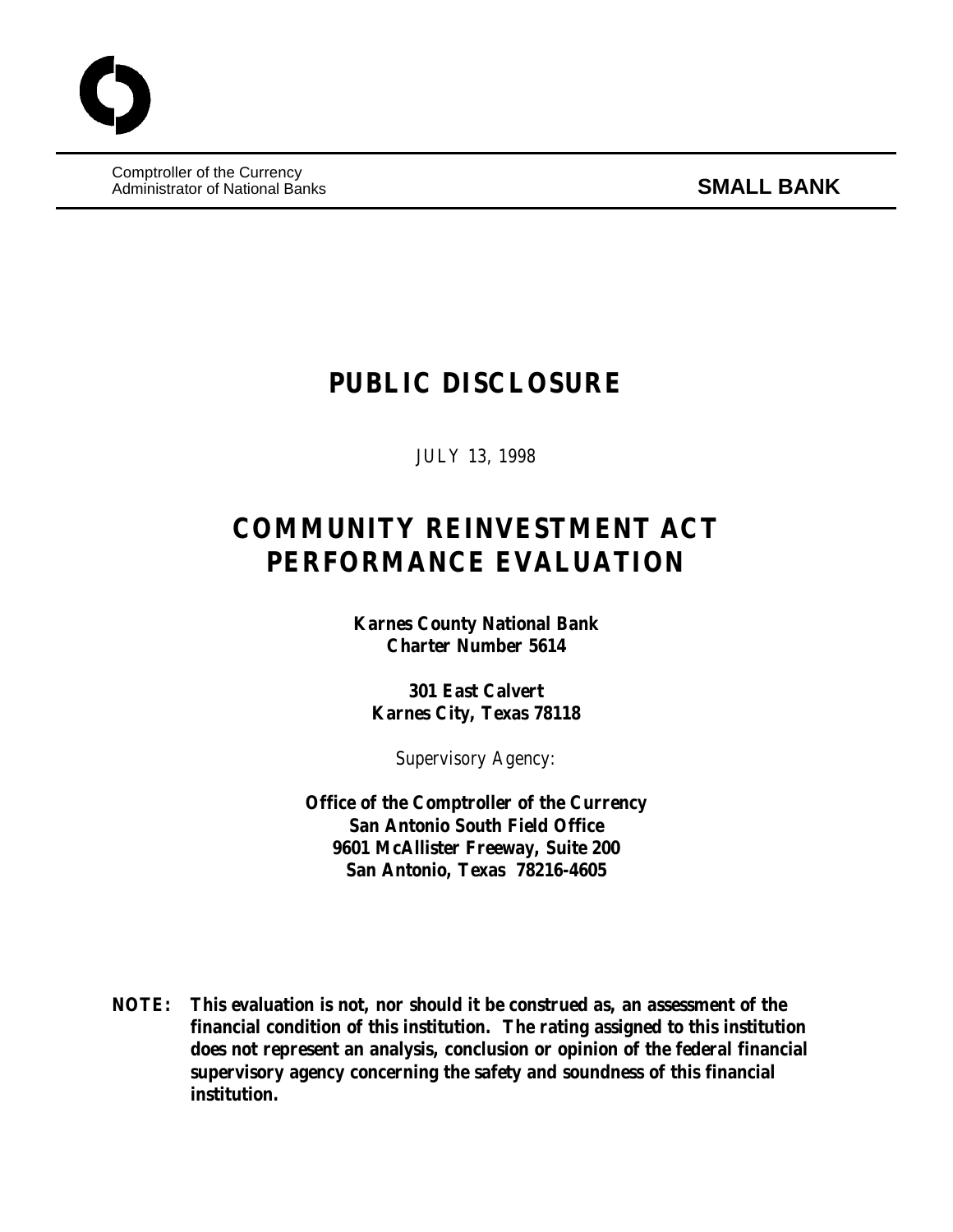## **GENERAL INFORMATION**

*The Community Reinvestment Act (CRA) requires each federal financial supervisory agency to use its authority when examining financial institutions subject to its supervision, to assess the institution's record of meeting the credit needs of its entire community, including low- and moderate-income neighborhoods, consistent with safe and sound operation of the institution. Upon conclusion of such examination, the agency must prepare a written evaluation of the institution's record of meeting the credit needs of its community.* 

*This document is an evaluation of the Community Reinvestment Act (CRA) performance of Karnes County National Bank, Karnes City, Texas, prepared by The Office of the Comptroller of the Currency, the institution's supervisory agency, as of July 13, 1998. The agency rates the CRA performance of an institution consistent with the provisions set forth in Appendix A to 12 CFR Part 25.*

## **INSTITUTION'S CRA RATING:** This institution is rated **Satisfactory**.

Karnes County National Bank (KCNB) is satisfactorily meeting the community credit needs of its assessment area, including low- and moderate-income individuals, consistent with its resources and capabilities. The bank's satisfactory performance is evidenced by the following:

- The loan-to-deposit ratio is reasonable given the bank's size, financial condition, and credit needs of the assessment area (AA). KCNB's loan-to-deposit ratio has averaged 33.43% since the prior CRA evaluation and is comparable to similar institutions in its AA.
- ! A majority of loans are made within the bank's AA which consists of the entirety of Karnes County.
- The distribution of borrowers reflects reasonable dispersion among individuals of different income levels (including low- and moderate-income individuals) and businesses and farms of different sizes.
- ! The geographic distribution of loans reflects reasonable penetration throughout the AA.
- There have been no consumer complaints regarding KCNB's CRA performance during this evaluation period.

*The following table indicates the performance level of Karnes County National Bank with*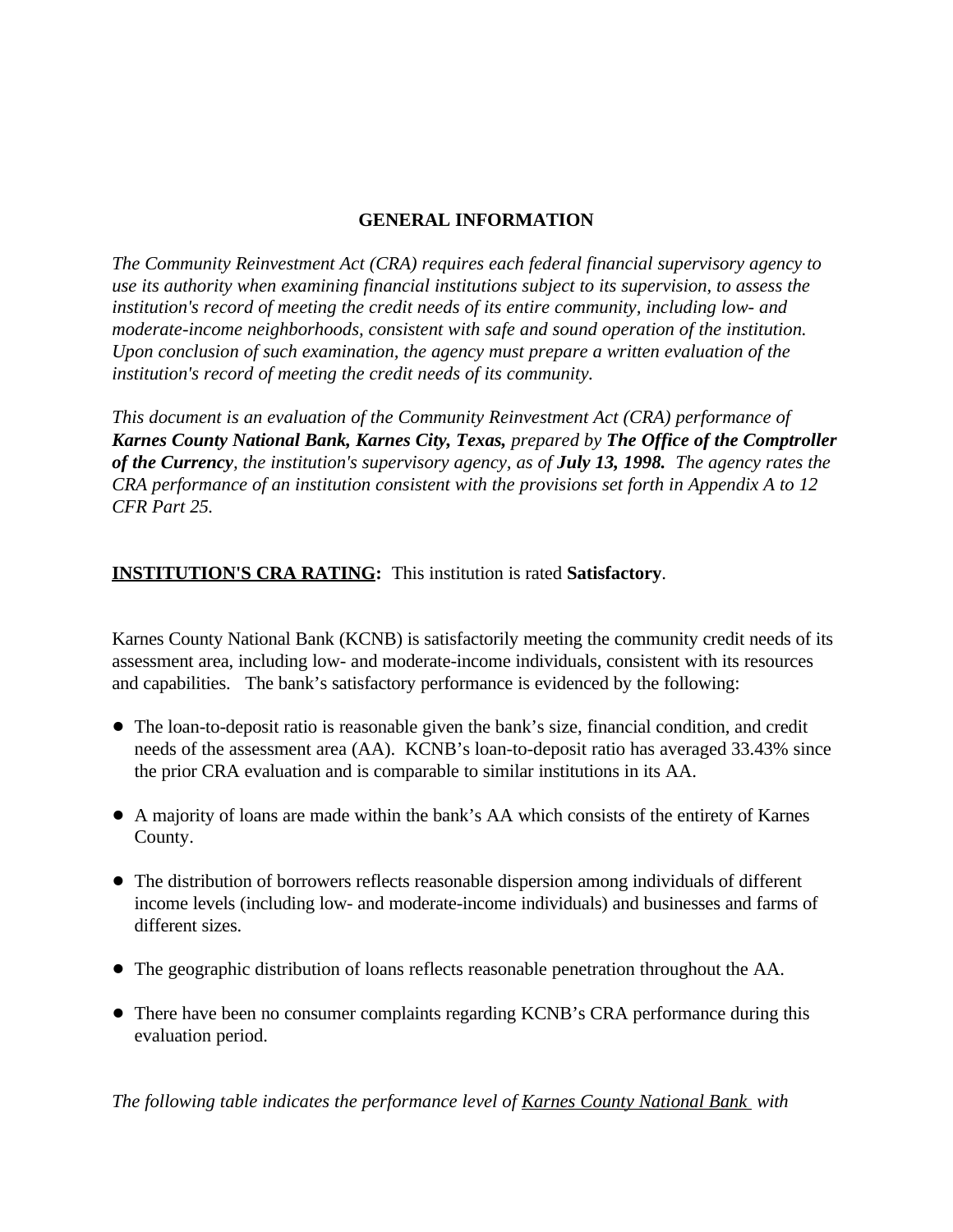| <b>SMALL INSTITUTION</b><br><b>ASSESSMENT CRITERIA</b>                               | <b>KARNES COUNTY NATIONAL BANK</b><br>PERFORMANCE LEVELS                            |                                                                                   |  |  |  |  |  |
|--------------------------------------------------------------------------------------|-------------------------------------------------------------------------------------|-----------------------------------------------------------------------------------|--|--|--|--|--|
|                                                                                      | <b>Exceeds</b><br><b>Standards for</b><br><b>Satisfactory</b><br><b>Performance</b> | <b>Meets</b><br><b>Standards for</b><br><b>Satisfactory</b><br><b>Performance</b> |  |  |  |  |  |
| Loan to Deposit Ratio                                                                |                                                                                     | X                                                                                 |  |  |  |  |  |
| Lending in AA                                                                        |                                                                                     | X                                                                                 |  |  |  |  |  |
| Lending to Borrowers of<br>Different Incomes and to<br>Businesses of Different sizes |                                                                                     | X                                                                                 |  |  |  |  |  |
| Geographic Distribution of<br>Loans                                                  |                                                                                     | X                                                                                 |  |  |  |  |  |
| <b>Response to Complaints</b>                                                        | No complaints were received since the prior examination.                            |                                                                                   |  |  |  |  |  |

## **DESCRIPTION OF INSTITUTION**

KCNB is an independently owned bank with total assets of \$47 million as of June 30, 1998. KCNB has its main office in Karnes City with ATMs in Karnes City and Kenedy. KCNB provides a wide range of credit products and deposit services to the community. Credit products include the following types of loans: consumer, residential, commercial, agricultural, and small business. There are no legal, financial, or other factors that impede the bank's ability to help meet the credit needs of the assessment area. The prior CRA examination for KCNB is dated June 30, 1995 at which time the bank received a satisfactory rating. The mix of the bank's loan portfolio, as of June 30, 1998, is shown in the following table: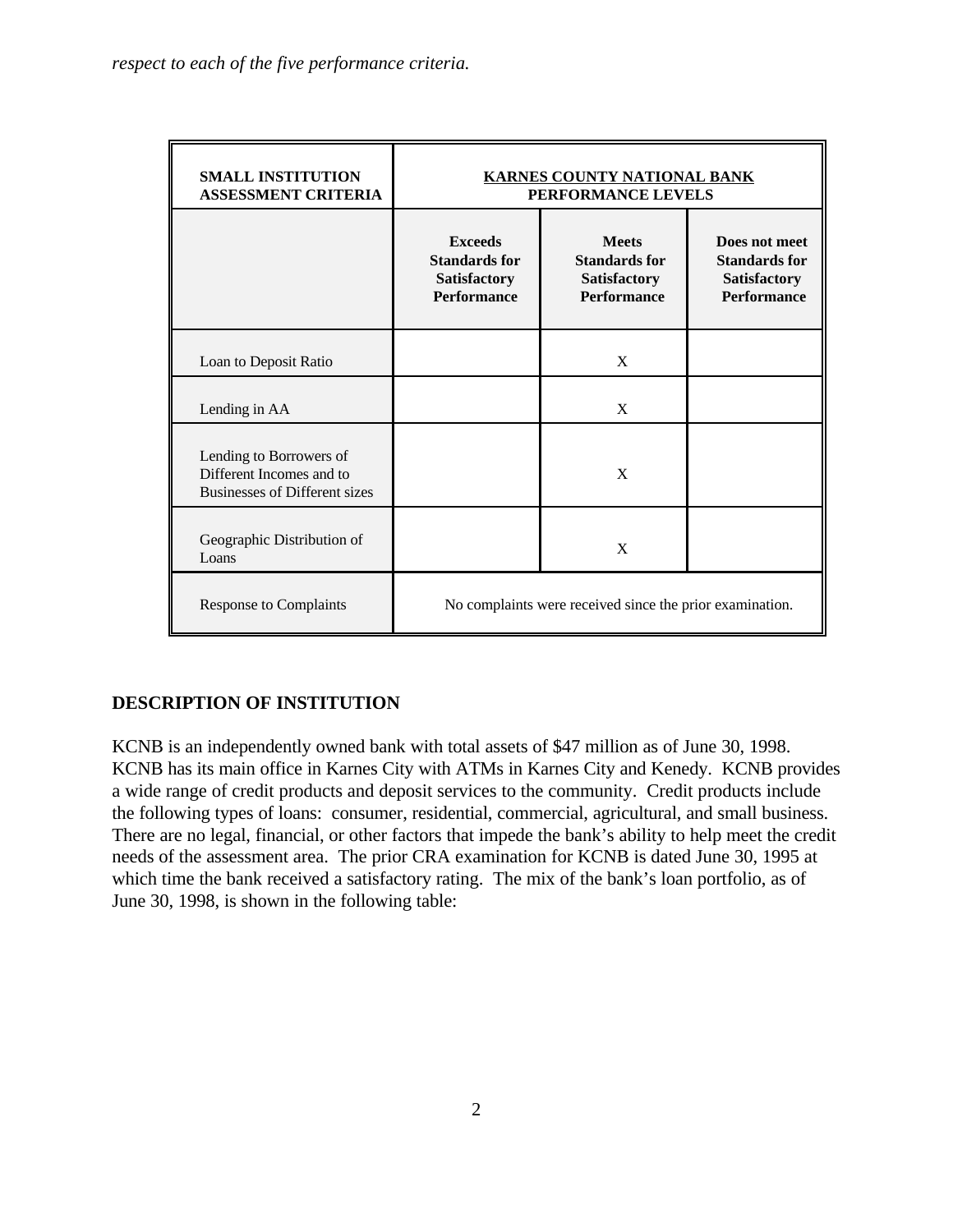#### **DESCRIPTION OF INSTITUTION (Continued)**

| <b>Loan Type</b>                                         | <b>Dollar Volume</b><br>(000's) | % of Loan<br><b>Portfolio</b> |
|----------------------------------------------------------|---------------------------------|-------------------------------|
| Consumer                                                 | \$3,846                         | 26%                           |
| 1 - 4 Family Residential                                 | \$3,562                         | 24%                           |
| <b>Commercial Real Estate and</b><br><b>Construction</b> | \$2,465                         | 17%                           |
| <b>Commercial</b>                                        | \$2,100                         | 14%                           |
| <b>Agricultural Real Estate</b>                          | \$1,588                         | 11%                           |
| <b>Agricultural - Other</b>                              | \$1,220                         | 8%                            |
| <b>Total</b>                                             | \$14,781                        | 100%                          |

#### **DESCRIPTION OF THE ASSESSMENT AREA**

KCNB has designated Karnes County as its AA. Karnes County consists of four Block Number Areas (BNA's) with a total population of 12,455 (per the 1990 Census). The AA comprises one middle-income and three moderate-income BNA's. The percentage of families in the AA, by income level, is as follows: low-income 34.93%; moderate-income 17.27%; middle-income 14.19%; and upper-income 33.59%. The AA meets the requirements of the regulation and does not arbitrarily exclude low- and moderate-income geographies. Other financial institutions in the AA include two independent national banks, two branches of a regional bank, and two small credit unions.

Kenedy, Karnes City, and Falls City are the largest cities in the county. The area's economy is linked to: state and private correctional institutions, local school districts, light manufacturing, medical facilities and services, retail, agribusiness, and local government. Karnes County is not located in a metropolitan statistical area (MSA). The statewide non-metropolitan 1998 median family income (MFI) is \$32,100, as determined by the U.S. Department of Housing and Urban Development (HUD). We made two contacts with local community organizations in conjunction with this examination. One contact provides assistance to low-income individuals and families including food stamps, welfare payments, and day care. The other contact provides general services to Karnes City. Both contacts indicated that they were not aware of any unmet credit needs of the community.

#### **CONCLUSIONS WITH RESPECT TO PERFORMANCE CRITERIA**: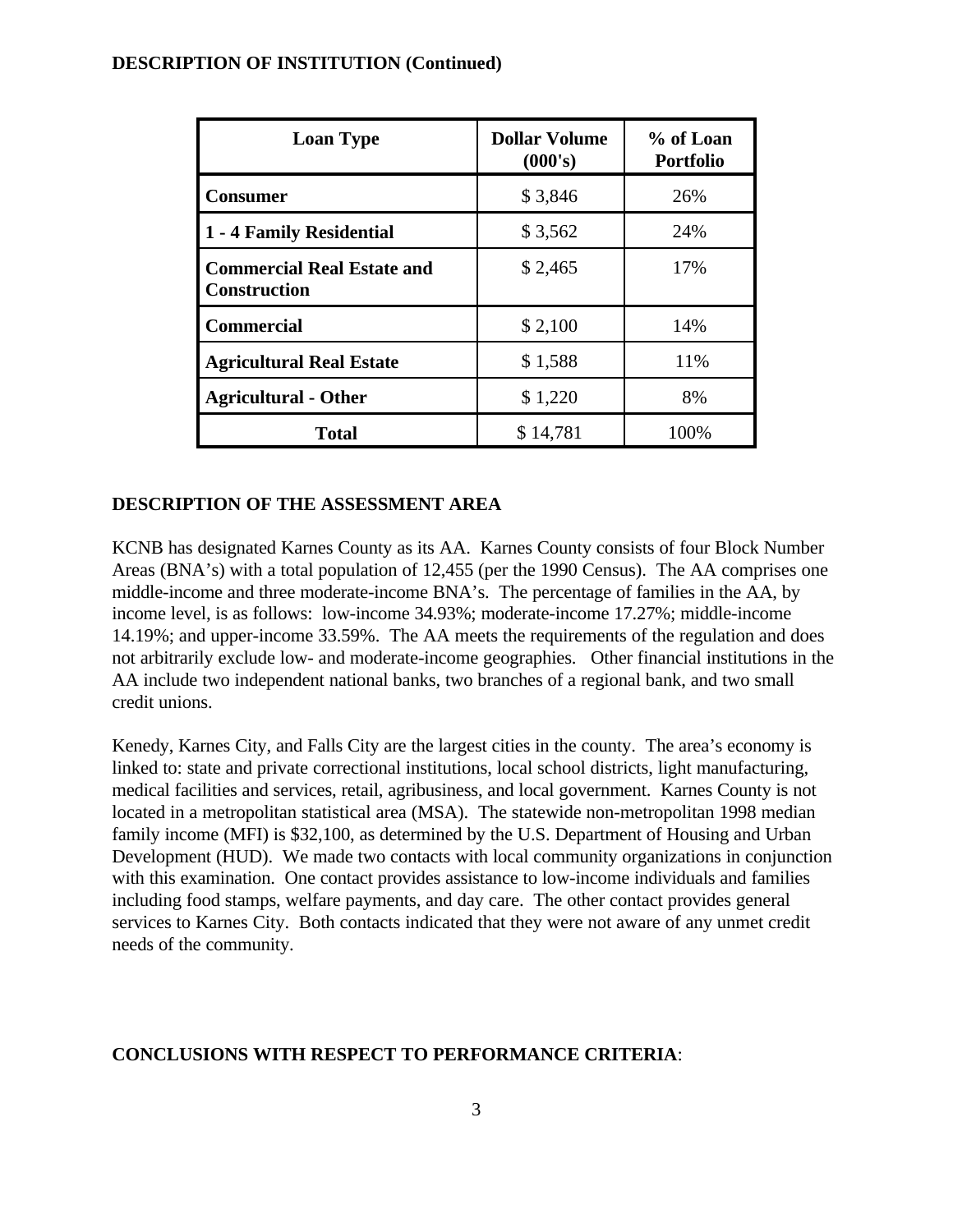## ! **Loan to Deposit Ratio**

KCNB's loan to deposit ratio is reasonable. The bank had an average loan to deposit ratio of 33.43% for the last 12 quarters from September 30, 1995 through June 30, 1998. The average loan to deposit ratios of the two independent banks in the AA were 31.59% and 42.77%, for the same 12 quarter period.

## ! **Lending in the Assessment Area**

Using a sample, we determined that a majority of the bank's loans are within the bank's AA. Our sample of 72 loans included all residential real estate related loans made in the prior twelve months (still outstanding) and a sample of consumer loans made in the prior six months. This sample showed that 75% of the number of loans and 58% of the dollar amount were made within the bank's AA. The table below shows loans made in the AA by loan type.

| <b>Loans in the Assessment Area</b> |               |                       |                          |                           |  |  |  |  |  |
|-------------------------------------|---------------|-----------------------|--------------------------|---------------------------|--|--|--|--|--|
| <b>Loan Type</b>                    | <b>Number</b> | <b>Percent</b><br>by# | <b>Amount</b><br>(000's) | <b>Percent</b><br>$by$ \$ |  |  |  |  |  |
| <b>Consumer</b>                     | 27            | 38%                   | 51                       | 2%                        |  |  |  |  |  |
| <b>Residential related</b>          | 21            | 29%                   | 609                      | 28%                       |  |  |  |  |  |
| <b>Commercial and</b><br>Farm       | 6             | 8%                    | 601                      | 28%                       |  |  |  |  |  |
| <b>TOTAL</b>                        | 54            | 75%                   | 1,261                    | 58%                       |  |  |  |  |  |

#### ! **Lending to Borrowers of Different Incomes and Businesses of Different Sizes**

The distribution of loans to individuals of different income levels (including low- and moderateincome) within the AA is reasonable. Our loan sample reflected a high level of consumer loans to low-income and moderate-income individuals. Residential related lending in the prior twelve months reflects a high level of lending to middle- and upper-income families. With emphasis on the overall number of loans, the information in the chart below reflects a lending distribution which is reasonably in line with the AA demographics.

## **Loan Sample Distribution by Income Group**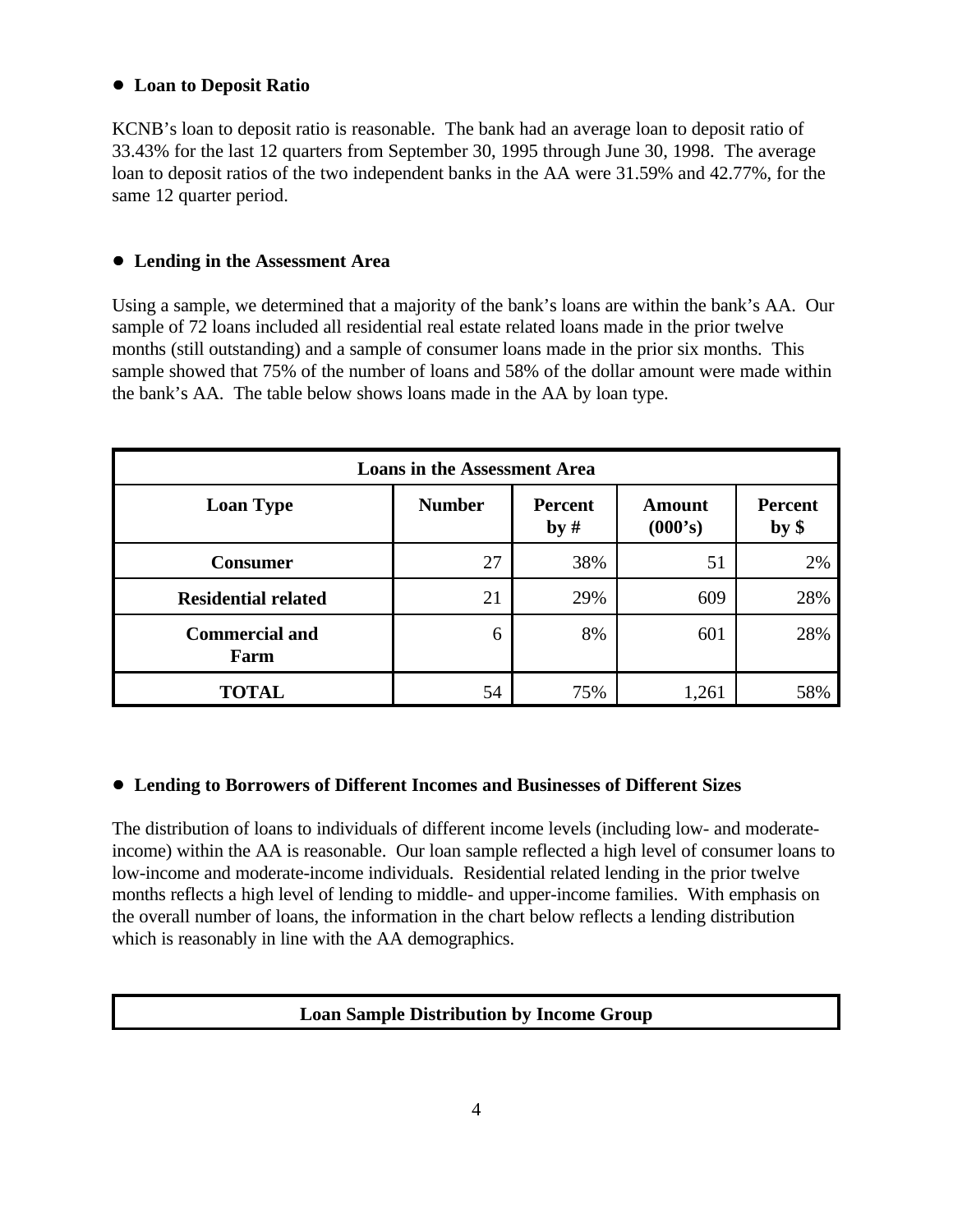|                                                      | Low<br><b>Families</b> | <b>Income</b> |                   | <b>Moderate</b><br><b>Income</b><br><b>Families</b> | <b>Income</b><br><b>Families</b> | <b>Middle</b> | <b>Upper</b><br><b>Income</b><br><b>Families</b> |               | <b>Total</b><br># of<br><b>Families</b> |               |
|------------------------------------------------------|------------------------|---------------|-------------------|-----------------------------------------------------|----------------------------------|---------------|--------------------------------------------------|---------------|-----------------------------------------|---------------|
| Area<br><b>Demographic</b><br><b>Characteristics</b> | 34.94%                 |               | 17.27%            |                                                     | 14.19%                           |               | 33.60%                                           |               | 100%                                    |               |
| # of Families                                        | 1,147                  |               | 567               |                                                     | 466                              |               | 1,103                                            |               | 3,283                                   |               |
| Loan Type by $#$                                     | #                      | $\frac{0}{0}$ | #                 | $\frac{0}{0}$                                       | #                                | $\frac{0}{0}$ | #                                                | $\frac{0}{0}$ | #                                       | $\frac{0}{0}$ |
| <b>Consumer</b>                                      | 17                     | 46%           | 12                | 32%                                                 | 5                                | 14%           | 3                                                | 8%            | 37                                      | 100%          |
| <b>Residential related</b>                           | $\overline{2}$         | 8%            | $\mathbf{1}$      | 4%                                                  | 9                                | 36%           | 13                                               | 52%           | 25                                      | 100%          |
| <b>Total</b>                                         | 19                     | 31%           | 13                | 21%                                                 | 14                               | 23%           | 16                                               | 26%           | 62                                      | 100%          |
| Loan Type by \$                                      | \$                     | $\frac{0}{0}$ | $\boldsymbol{\$}$ | $\frac{0}{0}$                                       | \$                               | $\frac{0}{0}$ | $\boldsymbol{\mathsf{S}}$                        | $\frac{0}{0}$ | \$                                      | $\frac{0}{0}$ |
| <b>Consumer</b>                                      | 12                     | 16%           | 30                | 39%                                                 | 24                               | 32%           | 10                                               | 13%           | 76                                      | 100%          |
| <b>Residential related</b>                           | 21                     | 3%            | 34                | 5%                                                  | 221                              | 30%           | 457                                              | 62%           | 733                                     | 100%          |
| <b>Total</b>                                         | 33                     | 4%            | 64                | 8%                                                  | 245                              | 30%           | 467                                              | 58%           | 809                                     | 100%          |

The distribution of loans to businesses and farms of different sizes within the AA is also reasonable. Our review of a sample of 10 commercial and agricultural loans, originated in the prior 12 months, reflected the following distribution:

| <b>Lending to Businesses and Farms of Different Sizes</b> |                      |               |                     |               |                       |               |                        |               |              |               |
|-----------------------------------------------------------|----------------------|---------------|---------------------|---------------|-----------------------|---------------|------------------------|---------------|--------------|---------------|
| Gross<br><b>Revenues</b> \$                               | Less than<br>250,000 |               | 250,000-<br>500,000 |               | 500,000-<br>1,000,000 |               | More than<br>1,000,000 |               | <b>Total</b> |               |
| <b>Loan Type</b>                                          | #                    | $\frac{6}{9}$ | #                   | $\frac{0}{0}$ | #                     | $\frac{6}{6}$ | #                      | $\frac{0}{0}$ | #            | $\frac{6}{6}$ |
| <b>Commercial and</b><br><b>Agricultural</b>              | 6                    | 60%           |                     | 30%           |                       | 0%            |                        | 10%           | 10           | 100%          |

#### ! **Geographic Distribution of Loans**

The dispersion of loans within the AA is reasonable. The demographic data provided from the 1990 census information indicates that there are three moderate-income and one middle-income